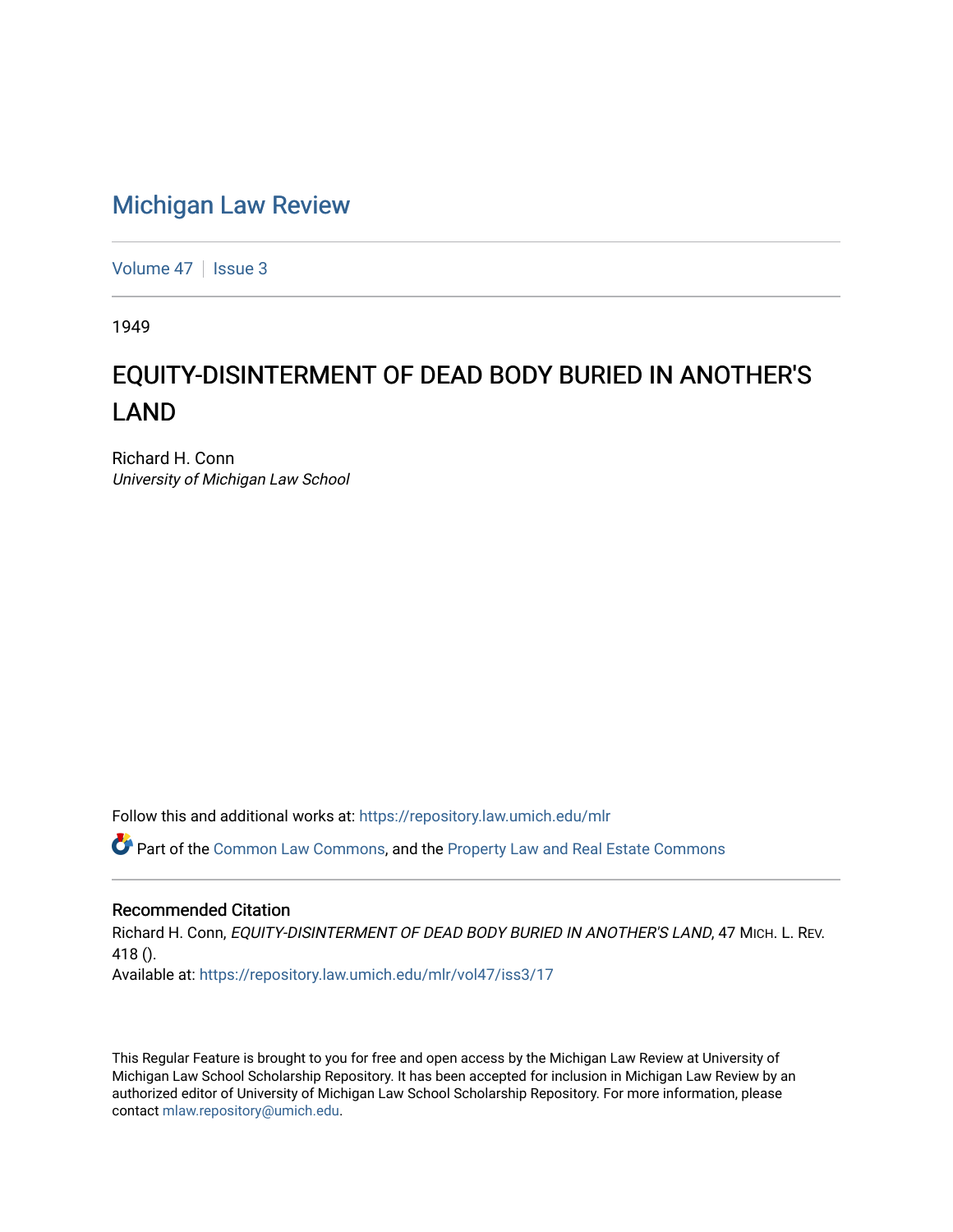EQUITY-DISINTERMENT OF DEAD BODY BURIED IN ANOTHER'S LAND-Complainant sought a decree in equity compelling defendant, administratrix of the estate of one Abram London, to remove the body of deceased from a grave on land belonging to complainant. Complainant had purchased the land in 1934, but through error of the cemetery officials it was resold to London in 1944. London's wife was buried in the adjacent plot. Defendant contended that the relief requested would transgress London's wish to be buried adjacent to his wife. *Held,* decree granted. The body of a person buried in a grave belonging to another is not properly buried, and the court will direct that the body be removed from such grave. *Glatzer v. Dinernum,* (N.J. 1948) 59 A. (2d) 242.

The jurisdiction of courts of equity in matters concerning the disinterment of dead bodies, while not exclusive,<sup>1</sup> is well established. Historical development is usually regarded as the explanation of this authority, although some equity courts take their jurisdiction in this field for granted.<sup>2</sup> Early English history shows clearly that the ecclesiastical courts took jurisdiction to the complete exclusion of common law courts. With the fall of these courts in England and the absence of provision for courts of like nature in the United States, it was felt that the power must necessarily be in equity courts.3 A major contributing factor to this conclusion is the proposition of long standing that there is no "property" in a dead body, and, 1therefore, law can afford no remedy in a case where the removal of a body is sought.4 In a few cases equitable jurisdiction is justified on the basis that the

1 Exhumation of a murdered man's body by order of the trial court for evidentiary purposes was held proper in Sexson v. Commonwealth, 239 Ky. 177, 39 S.W. (2d) 229  $(1931)$ . When necessary in the determination of heirship, probate courts can order the body of the deceased exhumed for investigation. Ullendorf v. Brown, 156 Fla. 655, 24 S. (2d) 37 (1945).

 $2$  Grinan v. Fredericksburg Lodge, 118 Va. 588, 88 S.E. 79 (1916).

8 Herzel Congregation v. Robinson, 142 Wash. 469, 253 P. 654 (1927).

<sup>4</sup>Sherrard v. Henry, 88 W.Va. 315, 106 S.E. 705 (1921). Nearly every case parrots this phrase and then proceeds to recognize various legal interests, usually in the spouse or next of kin, which all but nullify the proposition. See 68 U.S. L. REV. 121 (1934) (that there are "quasi-property" rights, interference with which can be the